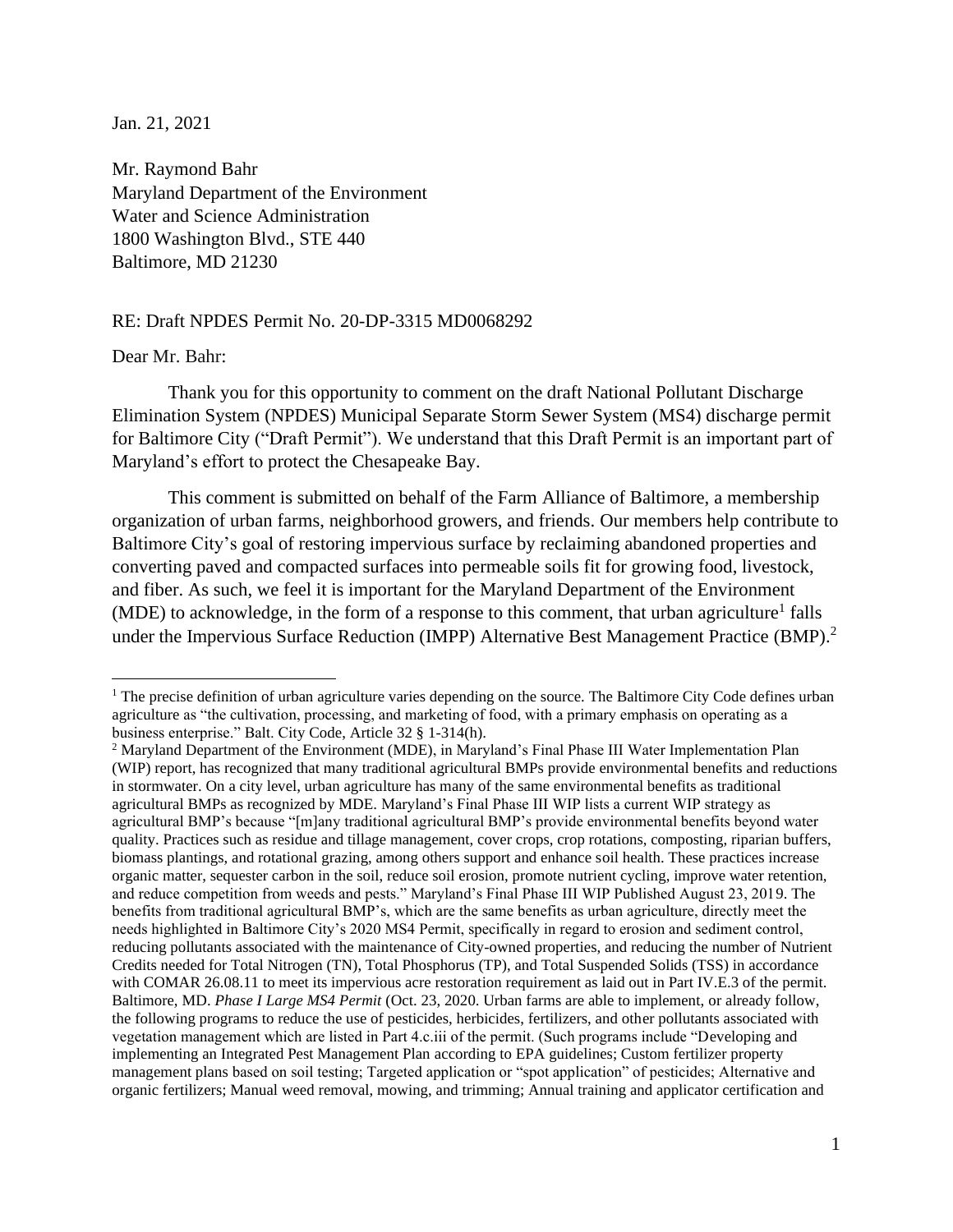Maryland's Environment Article, Title 4, Subtitle 2 requires MDE to adopt rules and regulations which establish criteria for stormwater management in Maryland.<sup>3</sup> Those rules and regulations must among other things: specify the minimum content of the local [stormwater] ordinances or rules and regulations of the affected county governing body to be adopted and specify the exemptions a county or municipality may grant from the requirements of submitting a stormwater management plan.<sup>4</sup> Maryland state law also requires counties and municipalities to adopt the ordinances necessary to implement a stormwater management program.<sup>5</sup> In addition, Maryland law specifies the local stormwater management design criteria, and requires stormwater management plans to be consistent with MDE requirements established under title 4, subtitle 2, section 3 of Maryland's Environment Article, which requires MDE to specify the minimum requirements for inspection and maintenance of stormwater practices.<sup>6</sup> MDE's Maryland's 2000 Stormwater Design Manual provides guidance for local stormwater management plan criteria, and sets out general performance standards for BMPs.<sup>7</sup> While MDE states that the BMPs contained in the 2000 Stormwater Design Manual are not exclusive, new or proposed BMPs must be approved by MDE by meeting the performance criteria in the 2000 Stormwater Design Manual.<sup>8</sup> As part of Baltimore City's stormwater management program, the draft MS4 requires impervious surface reductions through use of BMPs.<sup>9</sup> Under the Baltimore City Code, BMP is defined as "a structural or nonstructural practice designed to store temporarily or treat stormwater runoff in order to mitigate flooding, reduce pollution, and provide other amenities."<sup>10</sup> The draft MS4 lists MDE approved BMPs in Appendix C, which

licensing as required by Maryland Department of Agriculture to ensure accurate application of chemicals according to manufacturer's recommendations; Subcontracting to a certified pest control applicator licensed business for some or all of properties; Piloting biological pest control programs; and Establishing "no mow" areas.") Baltimore, Md. *Phase I Large MS4 Permit* (Oct. 23, 2020. Urban farms may also qualify for Urban Soil Restoration Credits as urban agriculture can enhance "the porosity of soils compacted by human activity in urban areas." Accounting for Stormwater Wasteload Allocations and Impervious Acres Treated: Guidance for National Pollutant Discharge Elimination System Stormwater Permits, Maryland Department of the Environment (June 2020). "Soil restoration may be used to correct compacted pervious soils that have some, little, or no vegetation, or soils under impervious areas [such as vacant lots] that have been removed. *Id.* Urban farms may also qualify for rainwater BMPs. Baltimore, Md. *Phase I Large MS4 Permit*, Appx. C (Oct. 23, 2020). Additionally, in Prince George's County 2018 Annual NPDES MS4 Report, which was prepared for MDE Water Management Administration, Prince George's County held urban gardening and farming and urban gardening as activities and events that satisfied the following MS4 permit conditions: "Increasing water conservation; Residential and community stormwater management implementation and facility maintenance; Proper erosion and sediment control practices; Increasing proper disposal of household hazardous waste; Improving lawn care and landscape management (e.g., the proper use of herbicides, pesticides, and fertilizers, ice control and snow removal, cash for clippers, etc.); Residential car care and washing; and Proper pet waste management." Prince George's County 2018 Annual NPDES MS4 Report, Prince George's County Department of the Environment (2018). Urban agriculture, including urban farming and gardening, in Baltimore City would satisfy the similar, if not the same, MS4 permit conditions for the Baltimore City NPDES MS4.

<sup>3</sup> MD. CODE ANN., Envir. § 4-203(b) (2020).

<sup>&</sup>lt;sup>4</sup> MD. CODE ANN., Envir. §§ 4-203(b)(4),(5)(i) (2020).

<sup>5</sup> MD. CODE ANN., Envir. § 4-202 (2020) .

<sup>6</sup> MD. CODE ANN., Envir. § 4-202 (2020).

<sup>7</sup> MDE, *Maryland 2000 Stormwater Design Manual*, Ch. 1 at 1.2 (May, 2009). 8 *Id.* 

<sup>9</sup> BALTIMORE, Md. *Phase I Large MS4 Permit,* at 10 (Oct. 23, 2020).

 $10$  BALTIMORE, MD., CITY CODE art. 7 §21-1(c).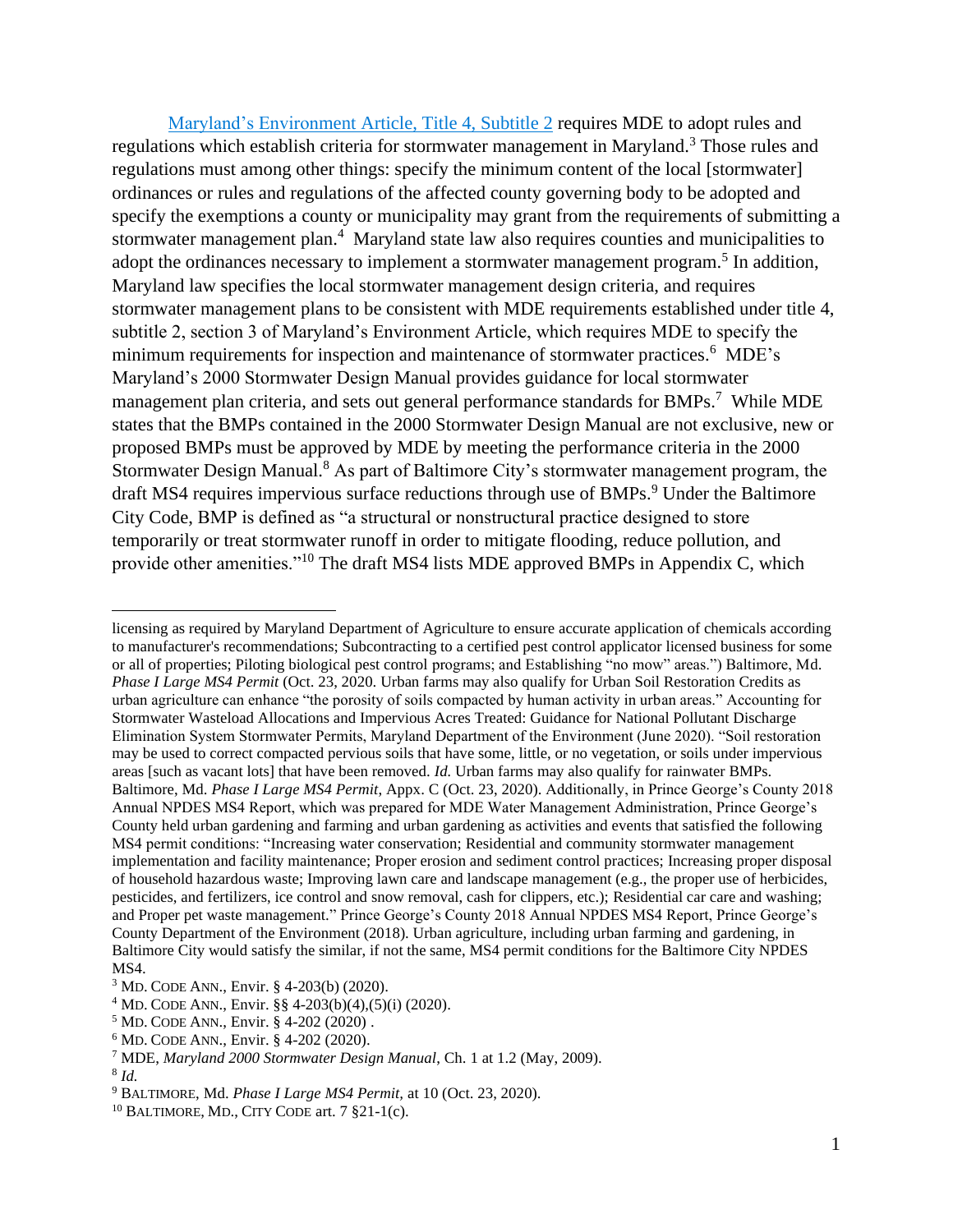includes "Micro-Scale Practices" such as: "Rainwater Harvesting" and "Rain Gardens."<sup>11</sup> In addition, Appendix C of the draft MS4 lists "Alternative BMPs" including: "Mechanical Street Sweeping," "Impervious Surface Reduction," and "Stream Restoration."<sup>12</sup> Urban Agriculture activities should be recognized as falling under the umbrella BMP category of "Impervious Surface Reduction." MDE has the authority to add "urban agriculture" to the BMP category of "Impervious Surface Reduction" because they are the agency responsible for approval of new or proposed alternative best management practices.<sup>13</sup>

Below we will outline the reasons we believe that urban agriculture should be formally acknowledged as part of existing BMPs, specifically, the IMPP. We will begin with a discussion of how urban agriculture is an efficient means of achieving impervious surface reduction. We will then discuss the stormwater benefits of urban agriculture based on the available scientific literature. Based on the contents of this comment, we believe MDE will see that urban agriculture is a beneficial stormwater management practice and therefore we ask that MDE acknowledge this in the form of a response to this comment.

# **I. Urban Agriculture as an Efficient Means of Achieving Alternative Best Management Practice "Impervious Surface Reduction"**

Runoff from impervious surfaces is a significant source of pollutants to local rivers, streams and the Chesapeake Bay. This runoff consists of contaminants from vehicles, construction, and residential or commercial activities that are washed from roads, parking lots and sidewalks when it rains or snow melts. A large amount of this pollution is carried directly to our waters. Under the Draft Permit, Baltimore City is tasked with restoring 3,696 impervious acres by the end of the permit period through implementation of stormwater BMPs, programmatic initiatives, or alternative control practices in accordance with the 2020 Accounting Guidance.<sup>14</sup> While Farm Alliance of Baltimore applauds the stormwater control efforts made by both Baltimore City and the State of Maryland, this Draft Permit sets a lofty goal in regards to impervious surface reductions, and is marked by a heavy reliance on BMPs like "street sweeping."<sup>15</sup> Farm Alliance of Baltimore strongly encourages MDE to lead the way in considering urban agriculture as a more efficient means in reducing impervious surfaces.

Urban Agriculture can be a sustainable mechanism to achieve Baltimore's stormwater reduction goals by transforming impervious, city-owned vacant lots, into pervious acreage, with vegetation and cover crop in the offseason to ensure stormwater and sediment control. Urban Agriculture activities can also provide a unique opportunity to implement "Micro-Scale Practices" such as "Rainwater Harvesting" and "Rain Gardens." In Maryland's Phase III Watershed Implementation Plan, MDE recognizes that "agricultural landscapes have been noted for their role in supporting sustainable fisheries, particularly because aquatic stressors arising

<sup>11</sup> BALTIMORE, Md. *Phase I Large MS4 Permit,* Appx. C (Oct. 23, 2020).

<sup>12</sup> *Id.*

<sup>13</sup> MDE, *Maryland 2000 Stormwater Design Manual*, Ch. 1 at 1.2 (May, 2009).

<sup>14</sup> BALTIMORE, Md. *Phase I Large MS4 Permit,* at 10 (Oct. 23, 2020).

<sup>15</sup> BALTIMORE, Md. *Phase I Large MS4 Permit,* Appx. B (Oct. 23, 2020).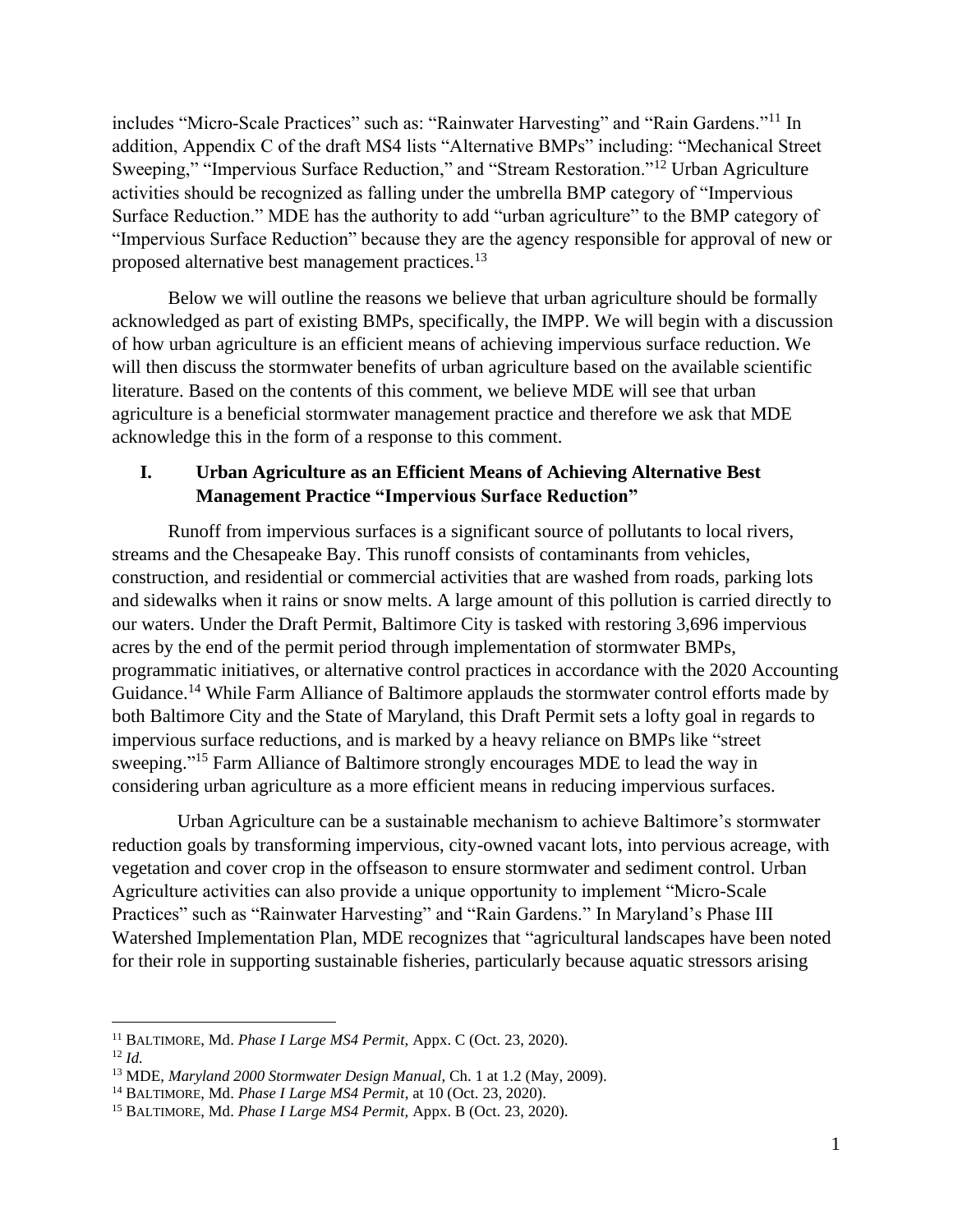from impervious surfaces associated with development is minimized."<sup>16</sup> Additionally, MDE counts cover crop acreage as an agricultural practice that helps achieve statewide Watershed Implementation goals and nutrient reductions for the Chesapeake Bay Total Maximum Daily Load (TMDL).<sup>17</sup>

| <b>Sector</b>                                                     | <b>Core Phase III WIP Strategies</b>                                                                                                  | <b>TN Reduced</b><br>(Ibs TN EoT/yr) | <b>TP Reduced</b><br>(Ibs TP EoT/yr) | Cost            |
|-------------------------------------------------------------------|---------------------------------------------------------------------------------------------------------------------------------------|--------------------------------------|--------------------------------------|-----------------|
|                                                                   | <b>Conservation Technical Assistance</b><br>(1 million acres of Conservation Plans + Design<br>& Oversight of all BMP implementation) | 1,100,000                            | 53,000                               | \$13,800,000    |
| <b>Agriculture</b><br><b>Maintain Current</b><br><b>Practices</b> | <b>Nutrient Management Compliance</b>                                                                                                 | 1,600,000                            | 76,000                               | \$3,100,000     |
|                                                                   | Cover Crops   470,000 acres/year                                                                                                      | 2,300,000                            | 2,000                                | \$25,500,000/yr |
|                                                                   | Manure Transport   100,000<br>tons/year                                                                                               | 228,000                              | 26,000                               | \$2,000,000/yr  |
| <b>Agriculture</b><br><b>Future Practices</b>                     | <b>Verification of existing BMPs</b>                                                                                                  | 87,500                               | 1.500                                | \$3,500,000     |
|                                                                   | <b>Implementation of Additional BMPs</b><br>(The Maryland Agricultural Water Quality Cost-<br><b>Share (MACS) Program)</b>            | 652.000                              | 10.600                               | \$65,100,000    |

Additionally, Maryland has a cover crop incentive program funded by the Bay Restoration Fund to drive voluntary restoration efforts.<sup>18</sup> Unfortunately, it does not appear that Baltimore has given credit to any urban farms for impervious surface reductions, nor does there appear to be any efforts on behalf of the city to facilitate a stormwater management program that recognizes the net benefits that urban agriculture can provide in controlling erosion and stormwater runoff. Instead, the draft MS4 states that the City plans to achieve impervious surface reductions with an inefficient reliance on "Street Sweeping."<sup>19</sup>Astonishingly, the BMP "Street Sweeping" is planned to account for 1,247 acres of the "Impervious Acres Treated" in year one while "Stream Restoration" accounts for 254 acres treated, and "Impervious Surface Reduction" accounts for a mere 3.4 acres treated.<sup>20</sup>

<sup>16</sup> MDE, Maryland's Final Phase III WIP, Appx. D, at D-4 (Aug. 23, 2019).

<sup>17</sup> MDE, *Maryland's Final Phase III WIP*, at 6, 49 (Aug. 23, 2019).

<sup>18</sup> *Id. a*t 58.

<sup>19</sup> BALTIMORE, Md. *Phase I Large MS4 Permit,* Appx. B (Oct. 23, 2020).

<sup>20</sup> BALTIMORE, Md. *Phase I Large MS4 Permit,* Appx. B (Oct. 23, 2020).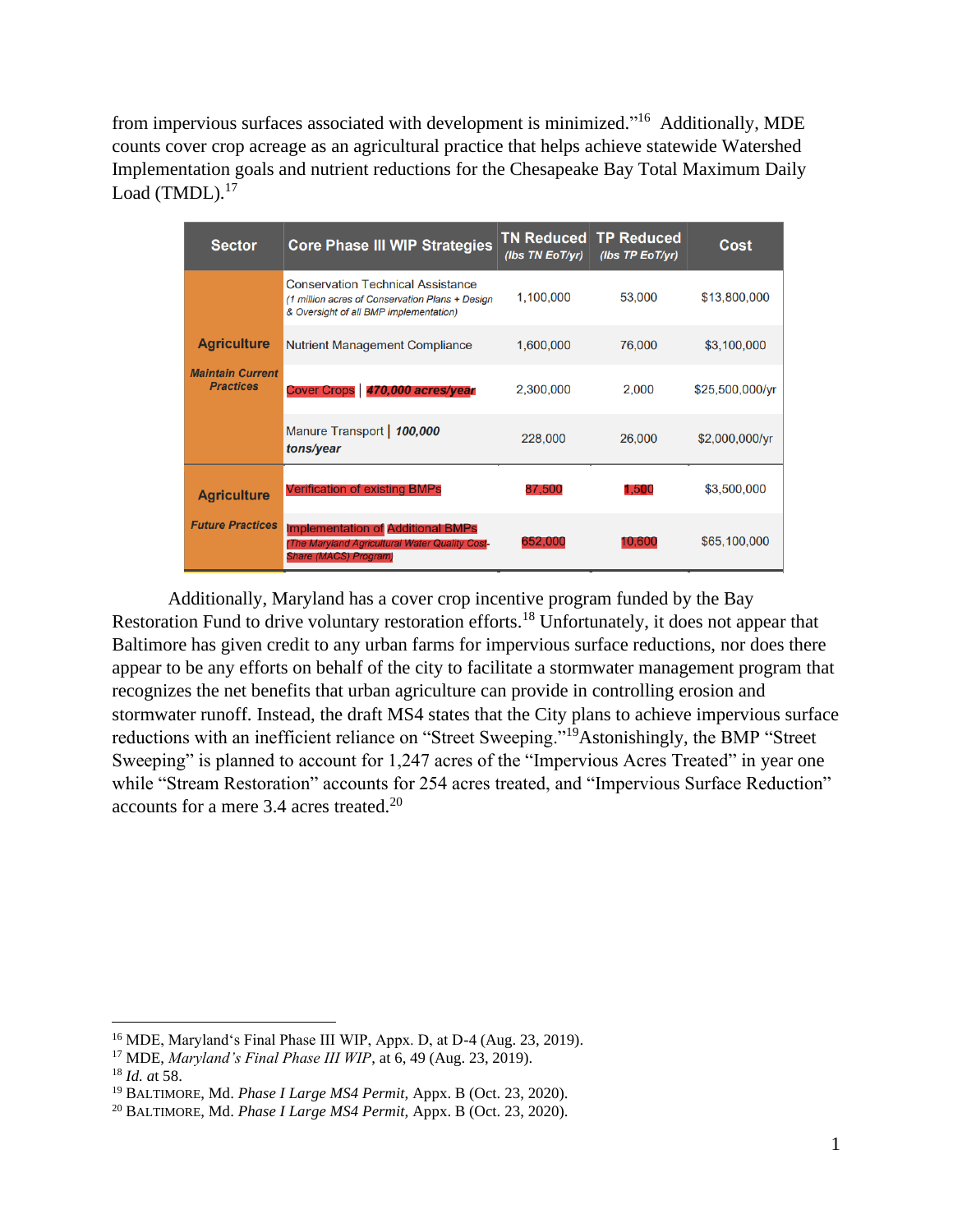| <b>BMP NAME</b>                                               | <b>BMP</b><br>TYPE <sup>1</sup> | <b>NUMBER</b><br>of BMPs | <b>IMPERVIOUS</b><br><b>ACRES</b><br><b>TREATED</b> <sup>3</sup> | <b>LENGTH</b><br><b>RESTORED</b> (feet)/<br><b>LANE MILES</b><br>$(miles)$ /<br><b>MASS LOADING</b><br>$(lbs)^3$ |  |  |  |
|---------------------------------------------------------------|---------------------------------|--------------------------|------------------------------------------------------------------|------------------------------------------------------------------------------------------------------------------|--|--|--|
| <b>Proposed Restoration for Year 1 of the Reissued Permit</b> |                                 |                          |                                                                  |                                                                                                                  |  |  |  |
| <b>Annual Practices</b>                                       |                                 |                          |                                                                  |                                                                                                                  |  |  |  |
| <b>Street Sweeping</b>                                        | <b>VSS</b>                      |                          | $1,247^2$                                                        | 15,029                                                                                                           |  |  |  |
| <b>Capital Projects</b>                                       |                                 |                          |                                                                  |                                                                                                                  |  |  |  |
| <b>Impervious Surface Reduction</b>                           | <b>IMPP</b>                     | 14                       | 3.4                                                              | N/A                                                                                                              |  |  |  |
| <b>Stream Restoration</b>                                     | <b>STRE</b>                     |                          | 254                                                              | 12,700                                                                                                           |  |  |  |
| <b>Other</b>                                                  |                                 |                          |                                                                  |                                                                                                                  |  |  |  |
| <b>Elimination of Nutrient Discharges</b>                     | <b>IDDE</b>                     | <b>TBD</b>               | 152                                                              | N/A                                                                                                              |  |  |  |

### **Appendix B Year 1 BMP Portfolio - New BMPs**

3.4 acres of "Impervious Surface Reduction" is insufficient for a city that has upwards of 17,000 vacant properties, many with impervious surfaces waiting to be transformed.<sup>21</sup> Such a heavy reliance on "Street Sweeping" is a short sighted, unsustainable model for achieving stormwater management, as it requires continual application year by year, and the operation of street sweeping vehicles running on fossil fuels increases toxic air pollutants in already overburdened communities. Our concern with the MS4's heavy reliance on street sweeping as an effective and sustainable stormwater management practice is echoed in Blue Water Baltimore's comment on the draft MS4 permit for Baltimore City.<sup>22</sup> A more sustainable approach would be to invest in low-cost long-term solutions such as urban farms and community gardens, which could raise Baltimore's yearly "Impervious Surface Reduction" acreage into the double digits.

<sup>21</sup> *See* Ethan McLeod, *Under new legislation, each of Baltimore's vacants could soon have its own sign — and QR code*, BALTIMORE BUSINESS JOURNAL, (Sept. 21, 2020), [Baltimore City Council approves bill to add signs with QR](about:blank)  codes for every vacant property - [Baltimore Business Journal \(bizjournals.com\).](about:blank) Officials estimate the tally of abandoned or uninhabited properties to be around 17,000, though some advocates put the estimate much higher. Carol Ott, a fair-housing advocate who has worked [to independently catalog Baltimore's vacant housing stock,](about:blank) says it's likely in the high 20,000s or low 30,000s

<sup>22</sup> *See* Blue Water Baltimore's comment titled *Re: Blue Water Baltimore Comments on Baltimore City and Baltimore County 2020 Draft MS4 Permits* pgs. 3-4 (stating "Interestingly, our 7-year nontidal dataset covers the previous MS4 permit term, suggesting to Blue Water Baltimore that the current approach to stormwater management in Baltimore City, namely street sweeping, is not improving water quality." "Furthermore, it is critical to note that street sweeping is an annual practice - not a permanent solution, requiring the City to continue its prior commitment to street sweeping and add even more "lane miles swept" to achieve compliance with this new draft permit. During the COVID-19 pandemic in 2020, street sweeping in Baltimore City was one of the first services to be substantially curtailed when the Department of Public Works experienced staffing shortages." "We believe our data suggests that substantial changes, [as opposed to annual practices like street sweeping] including greater reliance on stormwater interventions that reduce stormwater volumes, and treat stormwater before it enters our waterways, are necessary if we expect to see future water quality improvements.").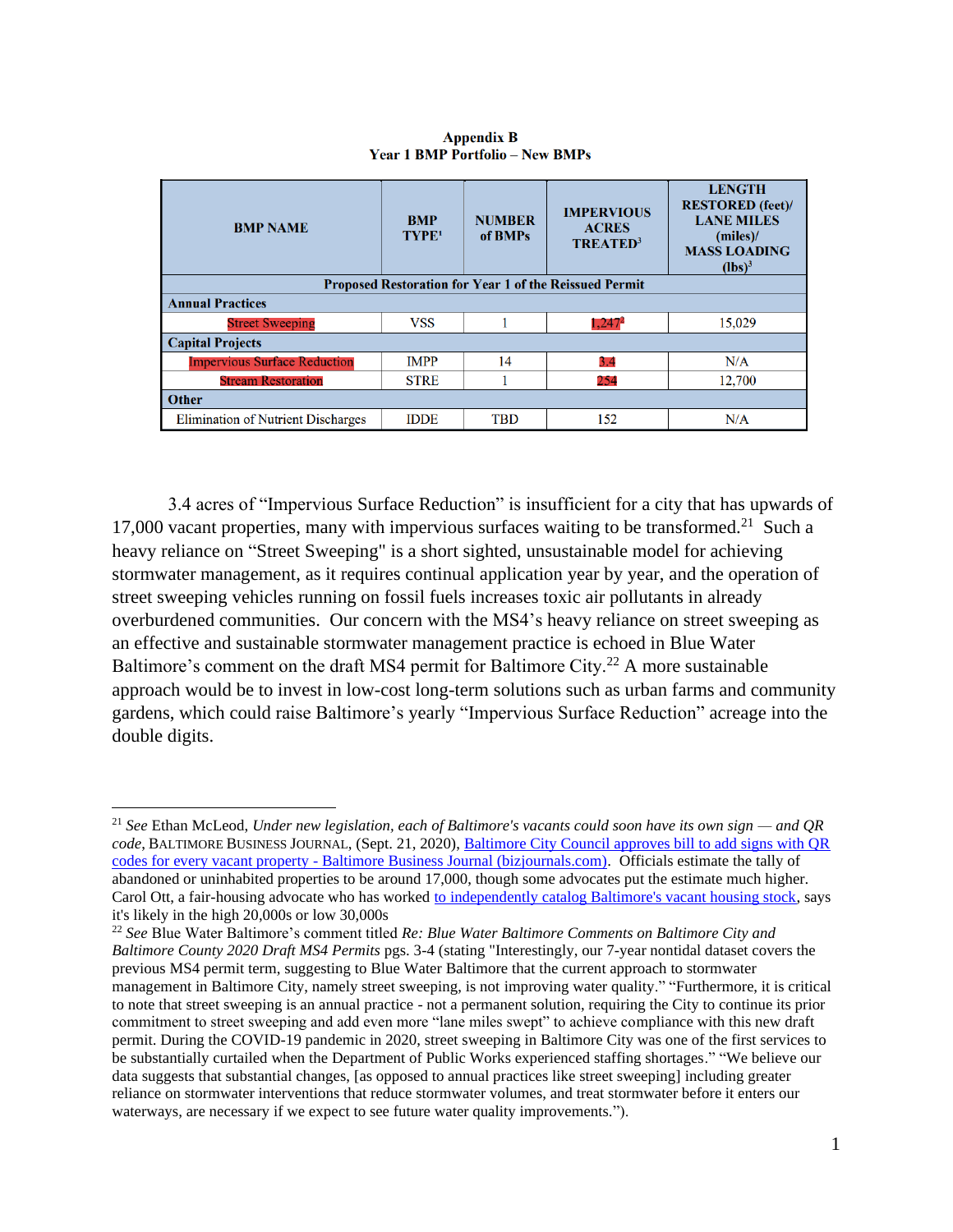## **II. Urban Agriculture as a Scientifically Proven Stormwater Management Tool**

Traditionally, urban agriculture has not been considered green infrastructure<sup>23</sup> because its primary purpose is food production. However, urban agriculture can be a means to convert impervious surfaces, like vacant lots, into pervious surfaces which retain stormwater runoff.<sup>24</sup> Vacant lots contain highly compacted soil where approximately 60% of the soil is impervious.<sup>25</sup>

The University of St. Thomas conducted a study in 2016 using runoff coefficients<sup>26</sup> reported in literature. The study compared runoff coefficients for soil types typical for vacant lots with runoff coefficients for soil types typical of urban gardens.<sup>27</sup> The study used the runoff coefficients to quantify the volume of water that would be reduced from runoff in both vacant lots and lots with urban gardens.<sup>28</sup> The study found that urban gardens reduce stormwater runoff better than just vacant lots.<sup>29</sup> Another study by Kevin Levy of the University of Pennsylvania, used the Rational Method<sup>30</sup> to "estimate peak runoff on three land types in Philadelphia: vacant, community garden and developed."<sup>31</sup> Levy determined that "community gardens do in fact have the lowest runoff rate at 18.3 cubic feet per second (cfs), as compared with vacant land at 21.8 cfs or housing development properties at 74-90 cfs, thereby having a beneficial effect on reducing Combined Sewer Overflows."32

<sup>26</sup> Maddie Hankard, et al., Stormwater Runoff Benefits of Urban Agriculture, Sustainable Communities Partnership, University of St. Thomas Office of Sustainability Initiatives Center for Global and Local Engagement (2016), [https://www.stthomas.edu/media/officeofsustainability/scpsp16projectreports/UrbanAgStormwaterReport.pdf.](about:blank) (defining runoff coefficients as "a measurement of the fraction of precipitation that ends up as surface runoff, rather than being absorbed in soils and either ending up as groundwater or being removed through evapotranspiration."). <sup>27</sup> *Id.*

 $23$  Green infrastructure is a "strategy that handles stormwater at its source rather than after it has entered the stormwater system. Maddie Hankard, et al., Stormwater Runoff Benefits of Urban Agriculture, Sustainable Communities Partnership, University of St. Thomas Office of Sustainability Initiatives Center for Global and Local Engagement (2016),

[https://www.stthomas.edu/media/officeofsustainability/scpsp16projectreports/UrbanAgStormwaterReport.pdf.](about:blank)  $\overline{^{24}$ *Id.* 

<sup>25</sup> Ackerman, K., Plunz, R., Conard, M., Katz, R., Dahlgren, E., & Culligan, P. (2011). The Potential for Urban Agriculture in New York City: Growing Capacity, Food Security and Green Infrastructure. New York: Columbia University Urban Design Lab.

 $28$  *Id.* 

<sup>&</sup>lt;sup>29</sup> *Id.* (Example Calculation from study: "An acre of vacant lot (10,890 square feet) has a runoff coefficient of 0.70. This means in a 0.9" rainfall, 0.9"\*0.70=0.63" of rain will be runoff. Multiply this by the area of the lot to get 571.72 cubic feet, or 4,277 gallons, of water will be runoff. If this lot is converted to an urban garden, then the new runoff coefficient will be around 0.1 (conservative estimate). So, in a 0.9" rainfall, 0.9\*0.1=0.09" of rain will be runoff. Multiply this by area of the lot to get 611 gallons of water that will be runoff. To conclude, converting an acre of a vacant lot to an urban garden will reduce runoff in a 0.9" rainfall event by 85%.").

<sup>&</sup>lt;sup>30</sup> HydroCAD Stormwater Modeling- Since 1986, [https://www.hydrocad.net/rational.htm](about:blank) (The Rational method predicts the peak runoff according to the formula: Q=CiA, where C is a runoff coefficient, i is the rainfall intensity, and A is the sub catchment area.)

<sup>&</sup>lt;sup>31</sup> Levy, K. (2009). Sustainability in Philadelphia: Community Gardens and their Role in Stormwater Management. Philadelphia: University of Pennsylvania. <sup>32</sup> *Id.*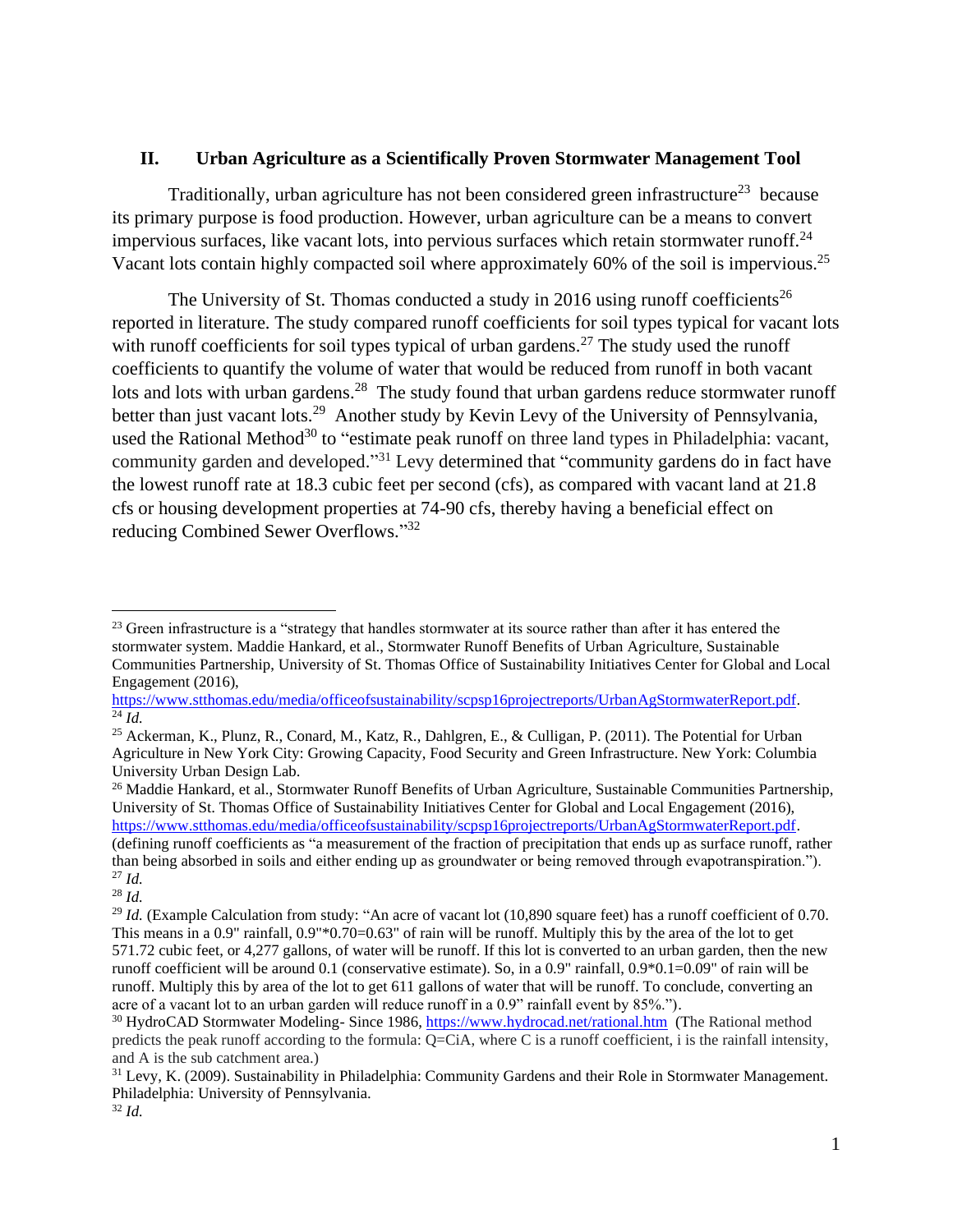A study conducted in Chicago also found that community gardens reduced stormwater runoff better than vacant lots. This study measured the quantity and quality of stormwater runoff from community gardens and rain gardens "using runoff from nearby rooftops as a control, as well as the reduction of municipal water needs by gardens that use rainwater harvesting systems."<sup>33</sup> The study found that "the community garden they studied would reduce annual runoff by 73% compared to a residential development."<sup>34</sup> The study also found that "maintaining a rain water harvesting system would decrease municipal water usage by 25% while retaining stormwater that would otherwise have been runoff."<sup>35</sup>

A study conducted in New York City found that the "presence of community gardens instead of vacant lots can decrease runoff by up to 94,427,364 to 112,956,959 gallons (using the maximum runoff estimates for community gardens)."<sup>36</sup>

Urban agriculture is also cost-effective for cities as farmers who are invested in their plots will maintain the plots in the hopes of growing food for consumption or market. Grasscovered lots can be costly for cities because they require a professional to be hired for frequent mowing and watering. Therefore, urban agriculture not only not only reduces stormwater runoff, but it can reduce the city's expenditure on maintenance of grass-covered lots.<sup>37</sup>

In conclusion, MDE should write a response to this comment that acknowledges that urban agriculture falls under the Impervious Surface Reduction BMP. Urban agriculture is an efficient means of achieving impervious surface reduction, particularly as compared to the laborintensive street sweeping BMP which Baltimore City heavily relies upon. The available scientific literature indicates that urban agriculture can be a beneficial means of reducing impervious surfaces. The twenty-two member farms of the Farm Alliance of Baltimore are already implementing many of these best management practices. In addition, further study is needed to calculate past and current reduction in stormwater runoff from urban agriculture. MDE should acknowledge in their response that urban agriculture is a beneficial stormwater management practice.

Sincerely,

Nanny St

Mariya Strauss, Executive Director of Farm Alliance of Baltimore

[https://academicworks.cuny.edu/cgi/viewcontent.cgi?referer=https://www.google.com/&httpsredir=1&article=1004](about:blank) [&context=hc\\_sas\\_etds.](about:blank)

<sup>33</sup> Meyers, S., Beyer-Clow, L., Daniel G., LoVerde, K., Rodriguez-Ochoa, E., Seaman, T., and Zaplatosch, J. 2014. "Community Based Green Infrastructure Solutions: Changing how we manage stormwater." Openlands. <sup>34</sup> *Id.*

<sup>35</sup> *Id.* 

<sup>&</sup>lt;sup>36</sup> Maria Gittleman, Estimating Stormwater Runoff for Community Gardens in New York City, City University of New York (CUNY) (May 2015),

 $37$  Knizhnik L. Heather, The Environmental Benefits of Urban Agriculture on Unused, Impermeable and Semi-Permeable Spaces in Major Cities with a Focus on Philadelphia, PA, University of Pennsylvania Department of Earth and Environmental Science (Aug. 2012).